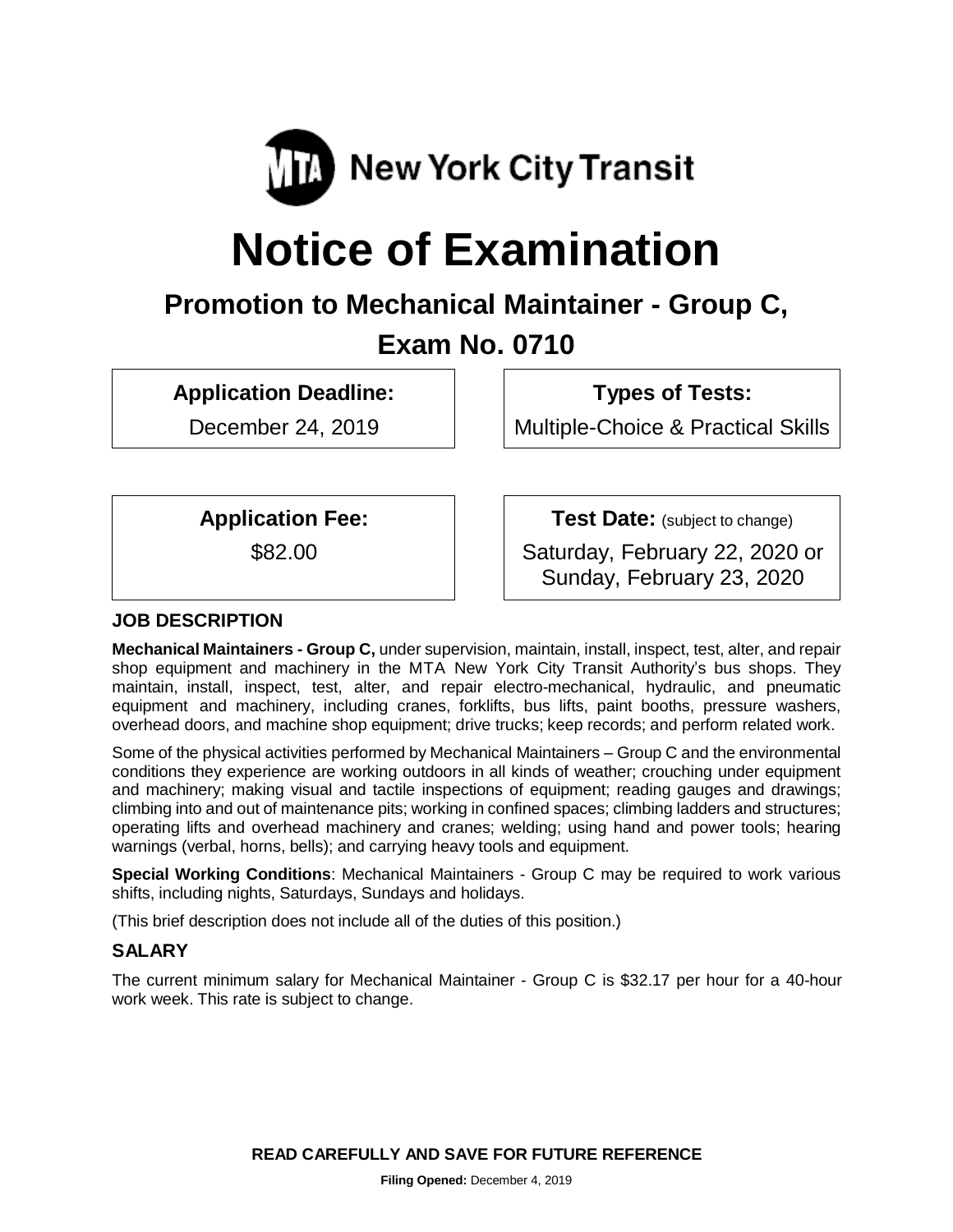# **ELIGIBILITY TO TAKE EXAMINATION**

This examination is open to each employee of MTA New York City Transit who **on the first date of the multiple-choice test:**

- 1. Is or has been employed in the non-competitive title of Transit Mechanical Apprentice and has satisfactorily completed the 18-month Transit Mechanical Apprentice program in facilities maintenance, and is employed in the Department of Buses; or
- 2. Is permanently (not provisionally) employed in or appears on a Preferred List (see Note, below) for the title of Maintainer's Helper – Group B and is employed in the Department of Buses; and
- 3. Is not otherwise ineligible.

(Note: A "Preferred List" is a civil service list which is only for certain former permanent incumbents of the eligible title who have rehiring rights.)

This examination is also open to employees who were appointed to an eligible title pursuant to New York State Civil Service Law, section 55-a, and who meet all other eligibility requirements.

You are responsible for determining whether you meet the eligibility requirements for this examination prior to submitting the *Application*. If you do not know if you are eligible, check with **your department's Human Resources representative**. You may be given the tests before we verify your eligibility. If you are marked "Not Eligible," your application fee will **not** be refunded and you will **not** receive a score.

This examination is **not** open to employees of MaBSTOA or MTA Bus Company, or to employees of MTA agencies other than MTA New York City Transit.

## **REQUIREMENTS TO BE PROMOTED**

**From the non-competitive title of Transit Mechanical Apprentice:** At the time of promotion, you must be employed or have been employed in the title of Transit Mechanical Apprentice.

**From the competitive title of Maintainer's Helper – Group B:** At the time of promotion, you must have completed your probationary period in the eligible title of Maintainer's Helper- Group B and you must be permanently employed in that eligible title or your name must appear on a Preferred List for that eligible title. Additionally, you must have served permanently in the eligible title of Maintainer's Helper – Group B for at least one year.

**Driver License Requirement:** At the time of promotion, you must have:

- 1. A Class B Commercial Driver License (CDL) valid in the State of New York with no disqualifying restrictions that would preclude the performance of the duties of this title.
- 2. A Motor Vehicle Driver License valid in the State of New York and a Learner Permit for a Class B CDL valid in the State of New York with no disqualifying restrictions.

If you qualify under "2" above, you must meet the following conditions or your employment will be terminated:

- 1. You must pass a special training course in truck operation offered by MTA New York City Transit; and
- 2. You must receive a Class B CDL valid in the State of New York with no disqualifying restrictions within six months of your appointment.

The Class B CDL, as described above, must be maintained for the duration of your employment. Such license and/or Learner Permit must not include any restrictions which would preclude the performance of Mechanical Maintainer – Group C work. If you have any serious moving violations, license suspension, or an accident record, you may be disqualified.

(Continued)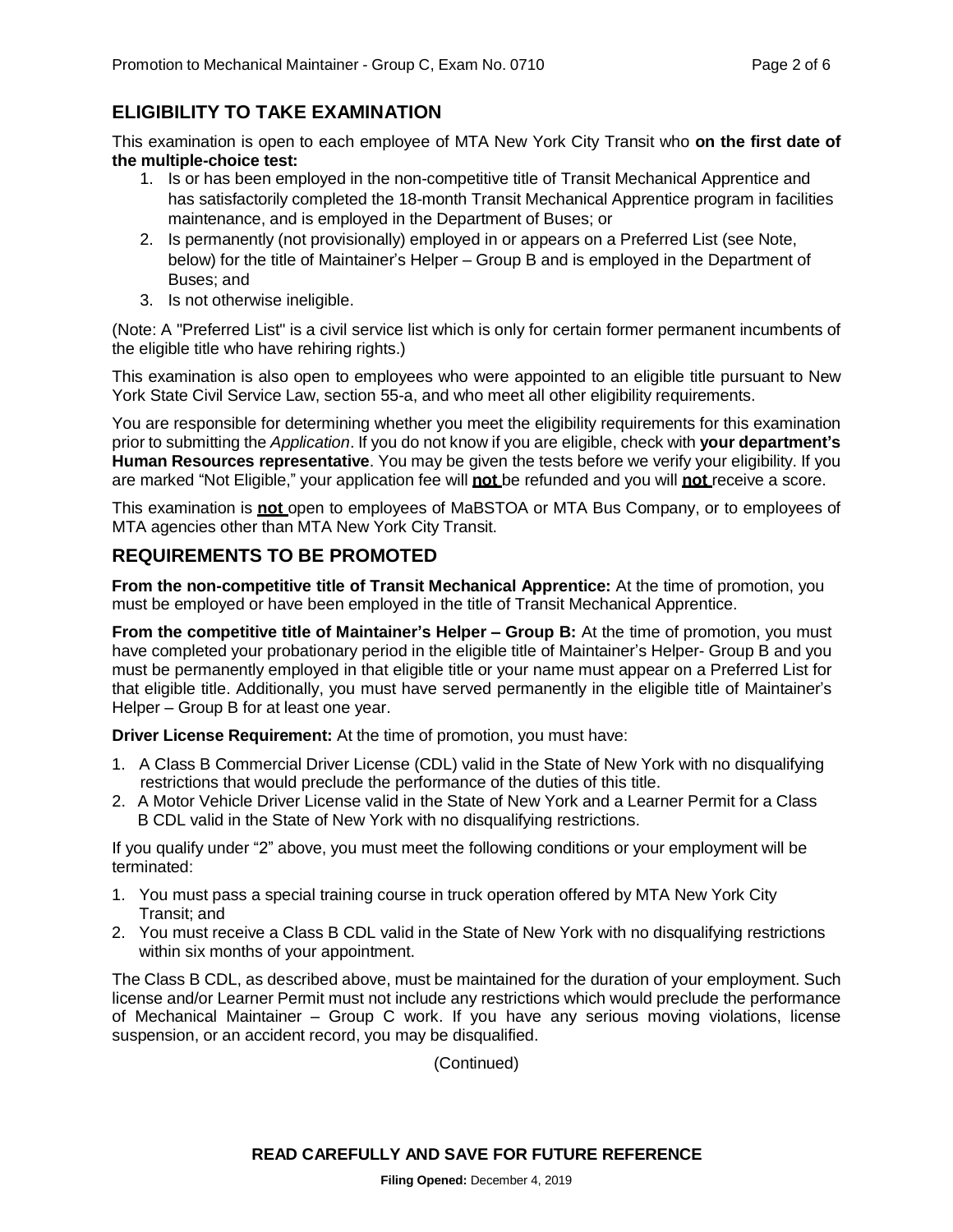# **REQUIREMENTS TO BE PROMOTED** (Continued)

**Commercial Motor Vehicle Driving Experience in the Military or New York National Guard**: If you are an active member or former member (discharged in the past year) of the military or New York National Guard and have experience driving a Commercial Motor Vehicle in the military or New York National Guard, you may be eligible for a waiver of the New York State commercial driving skills test through the New York State Department of Motor Vehicles. If you believe that you may be eligible for this waiver, you must apply for the waiver through the New York State Department of Motor Vehicles.

**Medical Requirement:** Medical guidelines have been established for the position of Mechanical Maintainer – Group C. Candidates will be examined to determine whether they can perform the essential functions of the position Mechanical Maintainer - Group C. Where appropriate, a reasonable accommodation will be provided for a person with a disability to enable him or her to take the examination and/or perform the essential functions of the job.

**Drug Screening Requirement:** You must pass a drug screening in order to be promoted, and if promoted, you will be subject to random drug and alcohol tests for the duration of your employment. Additionally, if you have tested positive on a drug or alcohol test or had a refusal to test during preemployment or while employed by a federal DOT-regulated employer during the applicable period, you must have completed the Substance Abuse Professional (SAP) evaluation, referral and education treatment process required by federal law in order to be promoted to this safety sensitive position.

## **HOW TO SUBMIT AN APPLICATION AND PAY THE APPLICATION FEE**

If you believe you meet the requirements in the "Eligibility to Take Examination" section, submit an *Application* online by the last day of the application period unless you are requesting a fee waiver. Applicants who wish to request a fee waiver should refer to the "How to Submit an Application When Requesting a Fee Waiver" section below. MTA New York City Transit will **not** accept *Applications* in person.

**Application Fee:** This fee is generally not refundable. Under special circumstances, you may be entitled to a refund. You should refer to the Department of Citywide Administrative Services ("DCAS") General Exam Regulations to determine if you are entitled to a refund prior to requesting a refund. You can refer to the bottom of the last page of the Notice of Examination for instructions on how to obtain a copy of the DCAS General Exam Regulations.

#### **Online Applications:**

1. Apply using the "BSC" employee portal at [www.mymta.info](http://www.mymta.info/) by the last day of the application period.

**Note:** The application system may not function properly with mobile devices or tablets. For best results when applying, please use Internet Explorer, open a new window, and avoid having multiple tabs open in the same window.

- 2. Once you have logged in, click on the My Job Search ribbon and then click on Exams (non-Railroad).
- 3. Follow the steps to submit an application.
- 4. You must pay the application fee via payroll deduction. Applicants who request a fee waiver must apply by mail.
- 5. A confirmation number will appear on the same page after submitting your application and authorizing a payroll deduction (Save this number for future reference).

**IMPORTANT:** Your application submission confirms that you have read this Notice of Examination, including any test dates and the requirements to compete in this exam.

Computers with internet access are available on a limited basis at branches of the New York Public Library, the Brooklyn Public Library and the Queens Library to patrons with a valid library card.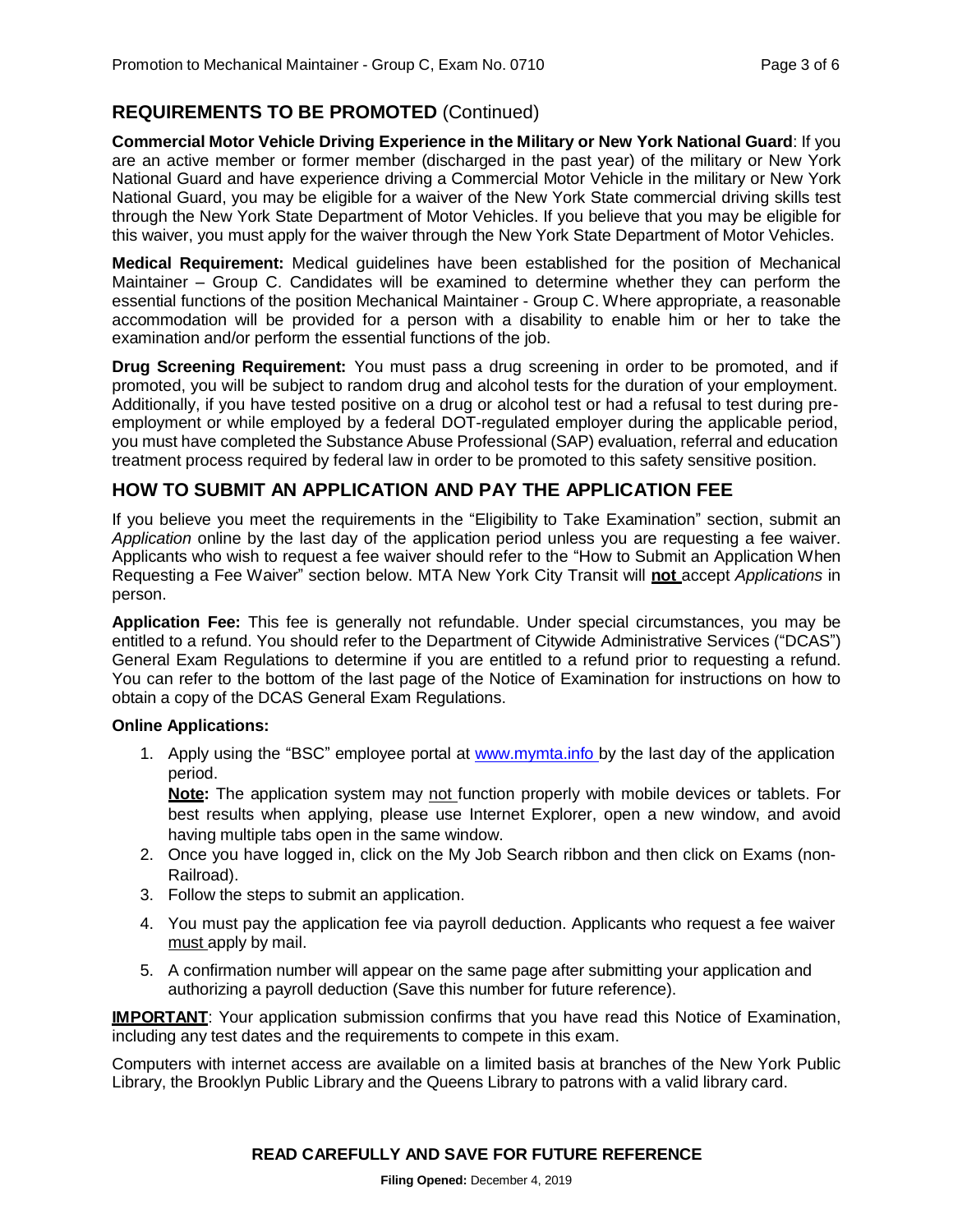#### **HOW TO SUBMIT AN APPLICATION WHEN REQUESTING A FEE WAIVER**

Applicants who wish to request a fee waiver must obtain an *Application* in person at the MTA Exam Information Center as indicated below and must submit the *Application* by mail to the address in the "Correspondence" section below **by the last day of the application period**.

MTA New York City Transit will not accept *Applications* in person. Additional information on requesting an application fee waiver is available with the *Application*.

**MTA Exam Information Center**: Open Monday through Friday, from 9 AM to 3 PM, in the lobby at 180 Livingston Street, Brooklyn, New York. Directions: take the A, C, F, or R trains to the Jay Street-Metro Tech Station, or the 2, 3, or G train to the Hoyt Street Station.

#### **ADMISSION LETTER**

An *Admission Letter* will be mailed to you about 10 days before the first date of the multiple-choice test. If you do not receive an *Admission Letter* at least 4 days before this date, you may obtain a duplicate letter at the MTA Exam Information Center (as indicated above). A paper copy of the *Admission Letter* is your ticket for admission to the test.

Applicants **must** keep their mailing address **up to date**. Please refer to the Correspondence section below for instructions on how to update your address and other contact information.

#### **THE TEST**

You will be given a qualifying multiple-choice test and a competitive practical skills test. You must achieve a score of at least 70% to pass each test. You may be given the tests before we check your eligibility. You will be scheduled to take the multiple-choice test on one of the dates listed in the above "Test Date" box. You will be randomly assigned to a test date and location, and you cannot request that your scheduled test date or location be changed, unless you meet the conditions in the "Special Arrangements" section below.

Only those who pass the qualifying multiple-choice test will be scheduled to take the competitive practical skills test. Your score on the competitive practical skills test will determine 85% of your final score. Your seniority will determine the remaining 15%. You must pass the qualifying multiple-choice test and the competitive practical skills test to have your seniority credited. Your seniority score will be 70 plus ½ point for each three months of completed continuous service with any agency under the jurisdiction of the Commissioner, Department of Citywide Administrative Services, in permanent competitive or non-competitive class titles. Your service will be credited through the first date of the qualifying multiple-choice test, up to a maximum of 15 years. Time serviced prior to a break in service of more than one year will not be credited.

Veterans' or Disabled Veterans' Credit will be granted only to eligible passing candidates who request that they be applied. Veterans' or Disabled Veterans' Credit should be requested at the time of application, but **must** be requested before the date the eligible list is established. Claims for Veterans' or Disabled Veterans' Credit cannot be made once the eligible list is established.

The qualifying multiple-choice test may include questions on mechanics, information gathering, inductive reasoning, deductive reasoning and written comprehension as they relate to the mechanical and electro-mechanical tasks performed by Mechanical Maintainers – Group C.

The competitive practical skills test may measure your ability to troubleshoot and repair the electromechanical, hydraulic and pneumatic components of fixed and non-fixed shop equipment typically found in a bus maintenance and repair facility.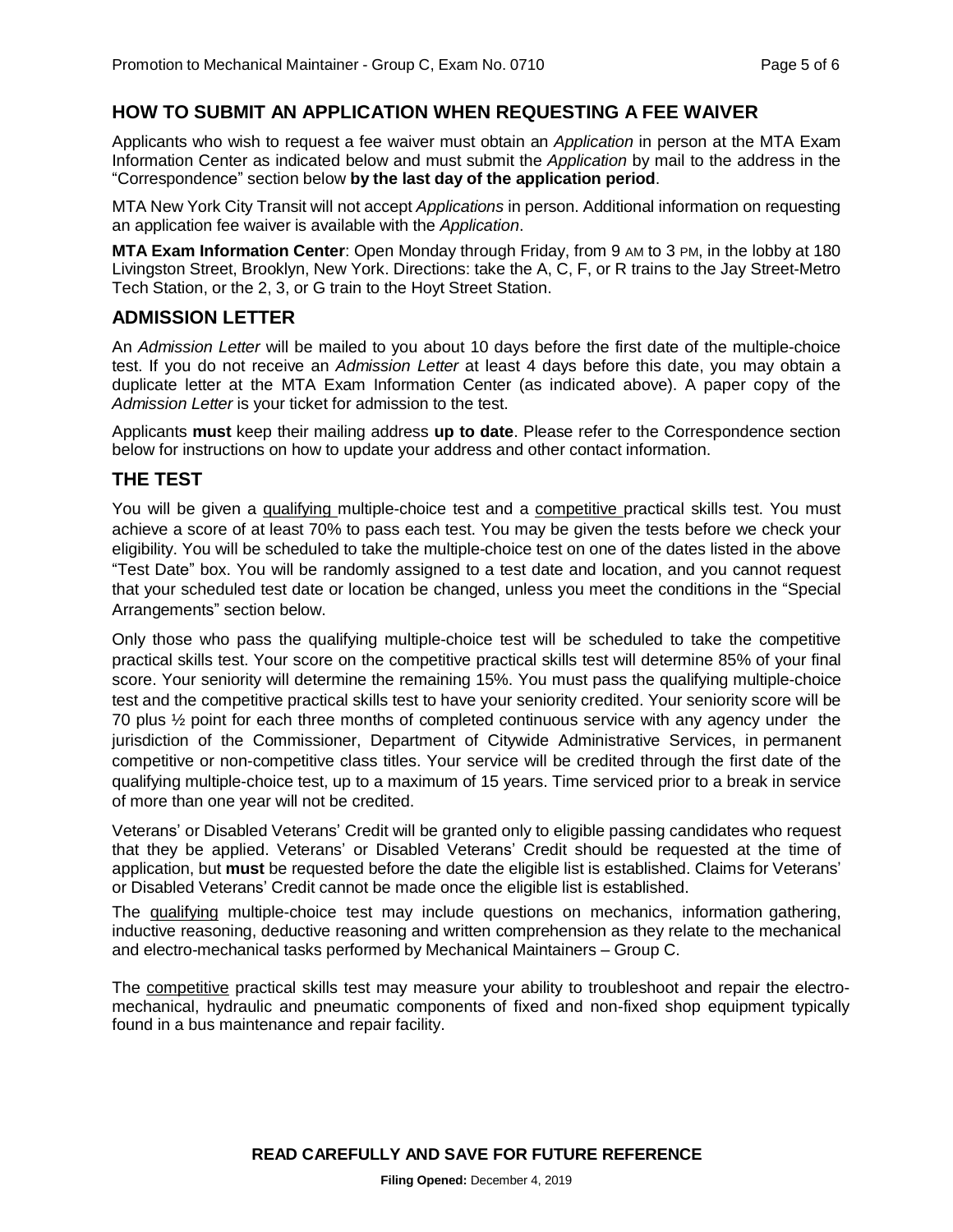# **TEST ADMINISTRATION GUIDELINES**

**Warning:** You are not permitted to enter the test site with cellular phones, smart watches, beepers, pagers, cameras, portable media players, or other electronic devices. Calculators are **not** permitted. Electronic devices with an alphabetic keyboard or with word processing or data recording capabilities such as planners, organizers, etc. are prohibited. If you use any of these devices in the building at any time before, during or after the test, you may **not** receive your test results, your test score may be nullified, and your application fee will **not** be refunded.

You may not have any other person, including children, present with you while you are being processed for or taking the test and no one may wait for you inside of the test site while you are taking the test.

**Leaving:** You must leave the test site once you finish the test. If you leave the test site after being fingerprinted but before finishing the test, you will not be permitted to re-enter. If you disregard this instruction and re-enter the test site, you may not receive your test results, your test score may be nullified, and your application fee will not be refunded.

**Proof of Identity:** You must present your MTA New York City Transit employee ID when you arrive to take the test.

#### **THE TEST RESULTS**

If you pass the qualifying multiple-choice test and the competitive practical skills test and are marked eligible, your name will be placed in final score order on an eligible list and you will be given a list number. You will be notified by mail of your test results. You will be considered for promotion when your name is reached on the eligible list.

#### **SPECIAL ARRANGEMENTS**

**Late Filing:** Consult with **your department's Human Resources representative** to determine the procedure for filing a late *Application* if you meet one of the following conditions:

- 1. You are absent from work for at least one-half of the application period and are unable to apply for reasons such as vacation, sick leave or military duty; or
- 2. You become eligible after the above application period, but on or before the first date of the multiple-choice test.

**Make-Up Test:** You may apply for a make-up test if you cannot take the test on the scheduled test date for any of the following reasons:

- 1. Compulsory attendance before a public body;
- 2. On-the-job injury or illness caused by municipal employment where you are an officer or employee of the City;
- 3. Absence from the test within one week after the death of a spouse, domestic partner, parent, sibling, child or child of a domestic partner where you are an officer or employee of the City;
- 4. Absence due to ordered military duty;
- 5. A clear error for which MTA New York City Transit is responsible; or
- 6. A temporary disability, pregnancy-related, or child-birth-related condition preventing you from taking the test.

To request a make-up test, mail your request with your documentation of special circumstances to the address found in the "Correspondence" section below within 60 days of your scheduled test date or make the request within 60 days of restoration to your position after performing ordered military duty.

(Continued)